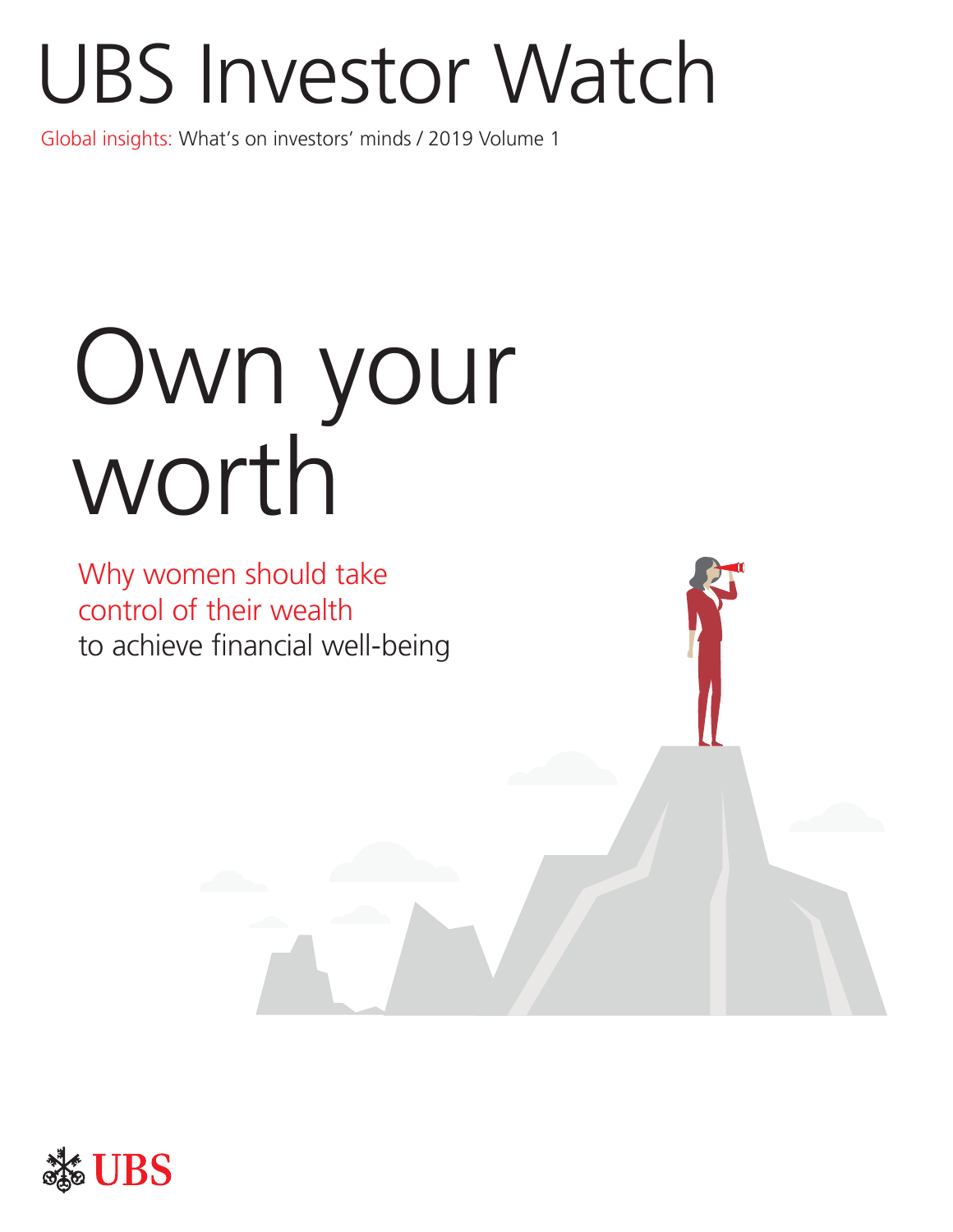For our latest *UBS Investor Watch*, we conducted extensive research to study how women around the world engage with their finances. We surveyed nearly 3,700 married women, widows and divorcees in Brazil, Germany, Hong Kong, Italy, Mexico, Singapore, Switzerland, the UK and the US.

We wanted to know: How do women around the world approach their financial well-being? Are they fully engaged in the financial decisions that affect them? And if not, why not?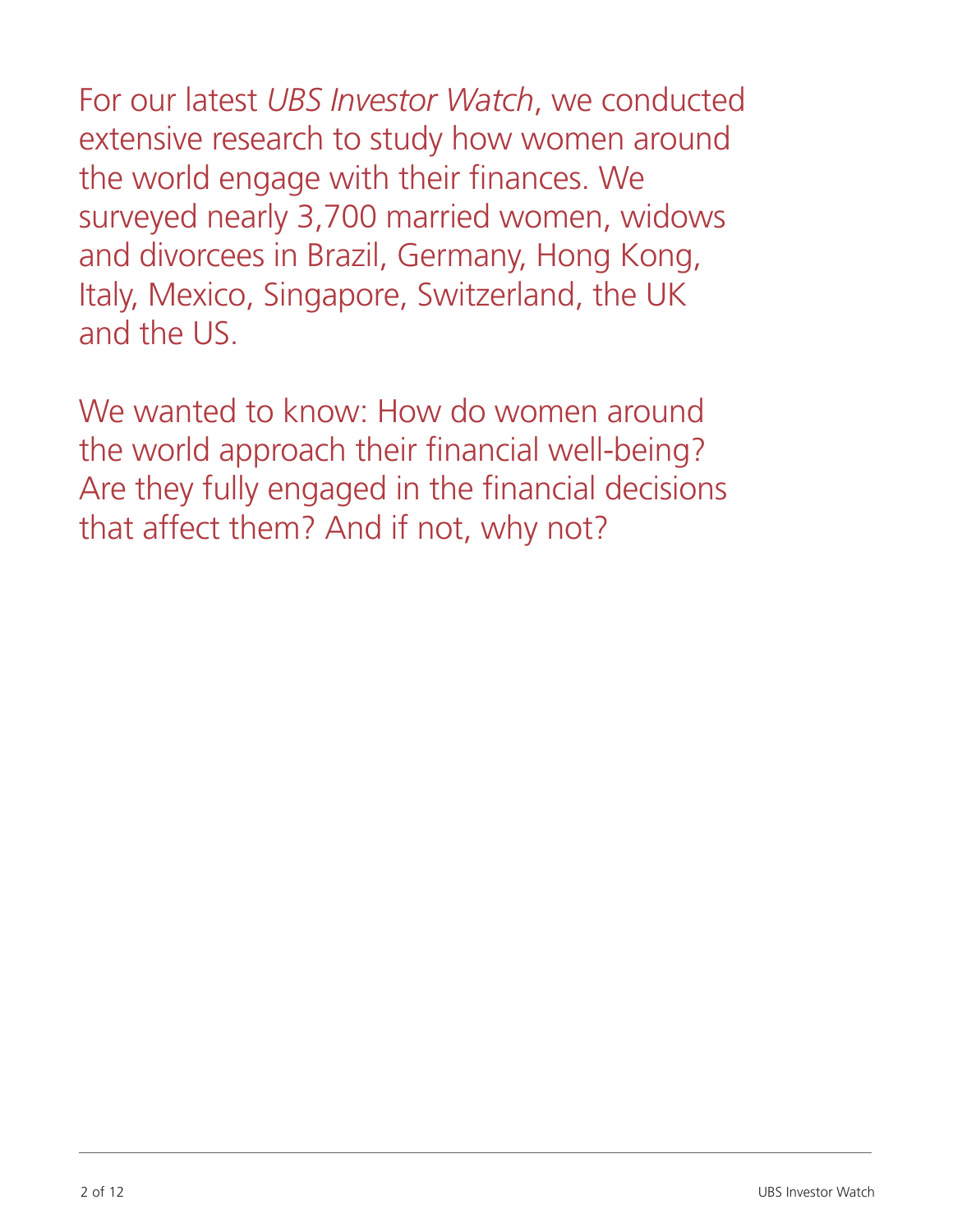#### **The answers are surprising.**

Conventional wisdom often says that women don't participate much in their financial well-being, letting their spouses take the lead instead. That wisdom is only partly true. In fact, more than 80% of women globally are highly involved in their short-term finances, such as daily expenses, budgeting and cash flow.

Surprisingly, however, almost 60% of women do not engage in the most important aspects of their financial well-being: investing, insurance, retirement and other long-term planning.

Why do so many women focus on the present but ignore the future?

The reasons differ, often dramatically, across markets. For example, women in the US and Singapore opt out of longterm financial decisions because they believe their spouses know more. Women in Italy and Brazil say they have more urgent responsibilities. Women in Switzerland and Germany say their spouses never encouraged their involvement.

Regardless of the rationale, failing to plan for the future carries risk. As women around the world live longer, the likelihood of becoming widowed or divorced increases. Inevitably, women who plan for these possibilities will be better prepared.

But women don't need to do it alone.

In fact, women who approach long-term decisions in partnership with their spouses report soaring levels of satisfaction. Nearly all have high confidence in the future, feel less anxious about money and make fewer financial mistakes.

By sharing decisions jointly, both women and men can face the future with optimism—and set an example of financial partnership for generations to come.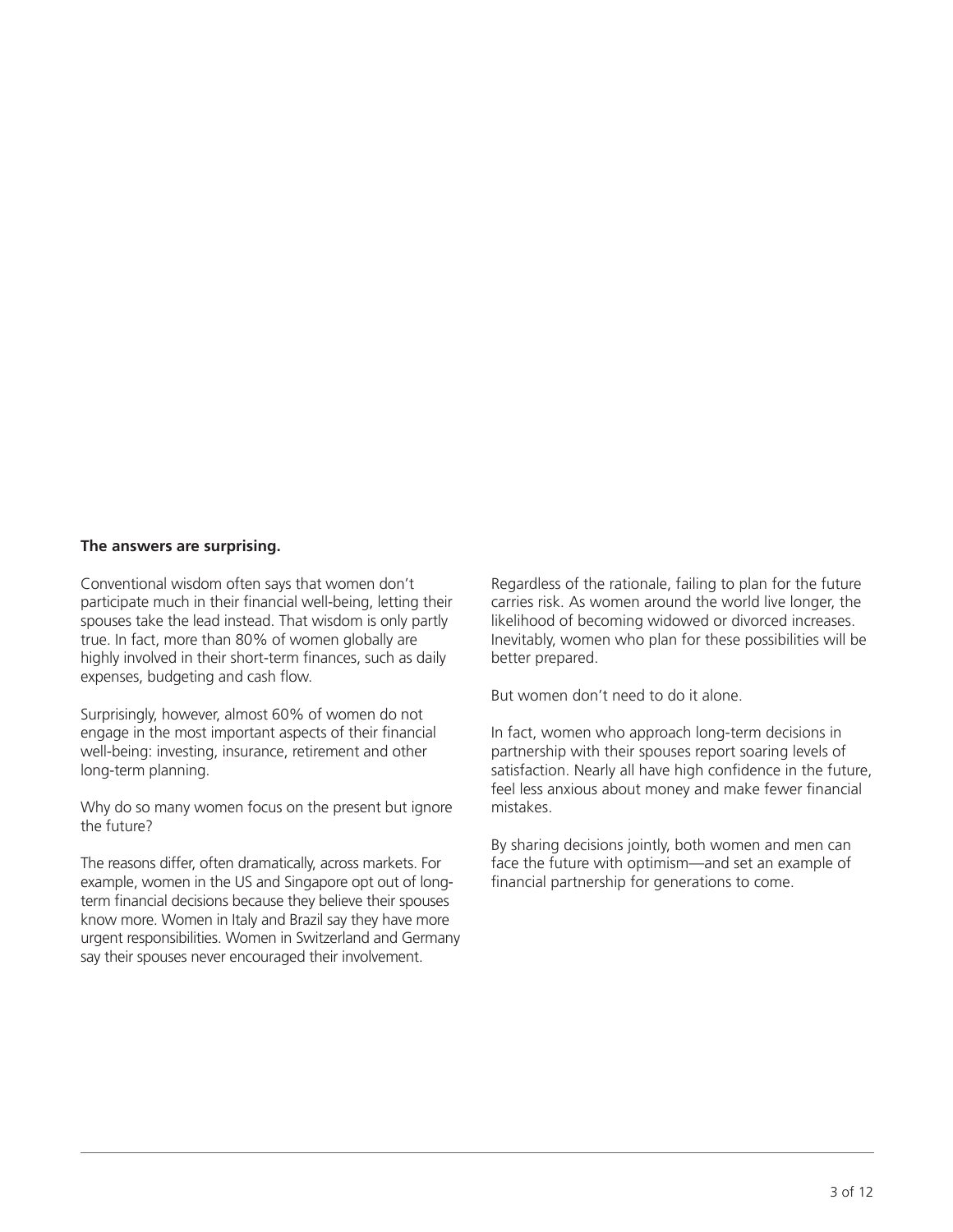## 1Increasing lifespans bring women's long-term financial needs to the forefront...

Women are expecting a long future, as lifespans continue to increase in the majority of the world, and experts predict that women in several countries will likely live into their nineties on average. In fact, 68% of women believe they will outlive their spouse.

With this in mind, women place particular importance on their long-term financial needs. For example, three-quarters (76%) say retirement planning is a top concern. Seven in 10 say long-term care and insurance planning are highly important as well.

## Women are aware of their increasing longevity



## Women's top long-term financial needs

*Percentage of women who cite each as highly important*



**retirement**  planning



76% 72%

**long-term care**  planning





 $II$  I know that at some point in time I will have to manage my finances alone and have to manage my finances alone and I am definitely concerned about it.

**– Switzerland, Female, 50**

 $\frac{I}{I}$  I'm really concerned with the rising costs of healthcare and whether I can afford of healthcare and whether I can afford my current lifestyle after retirement.

**– Singapore, Female, 43**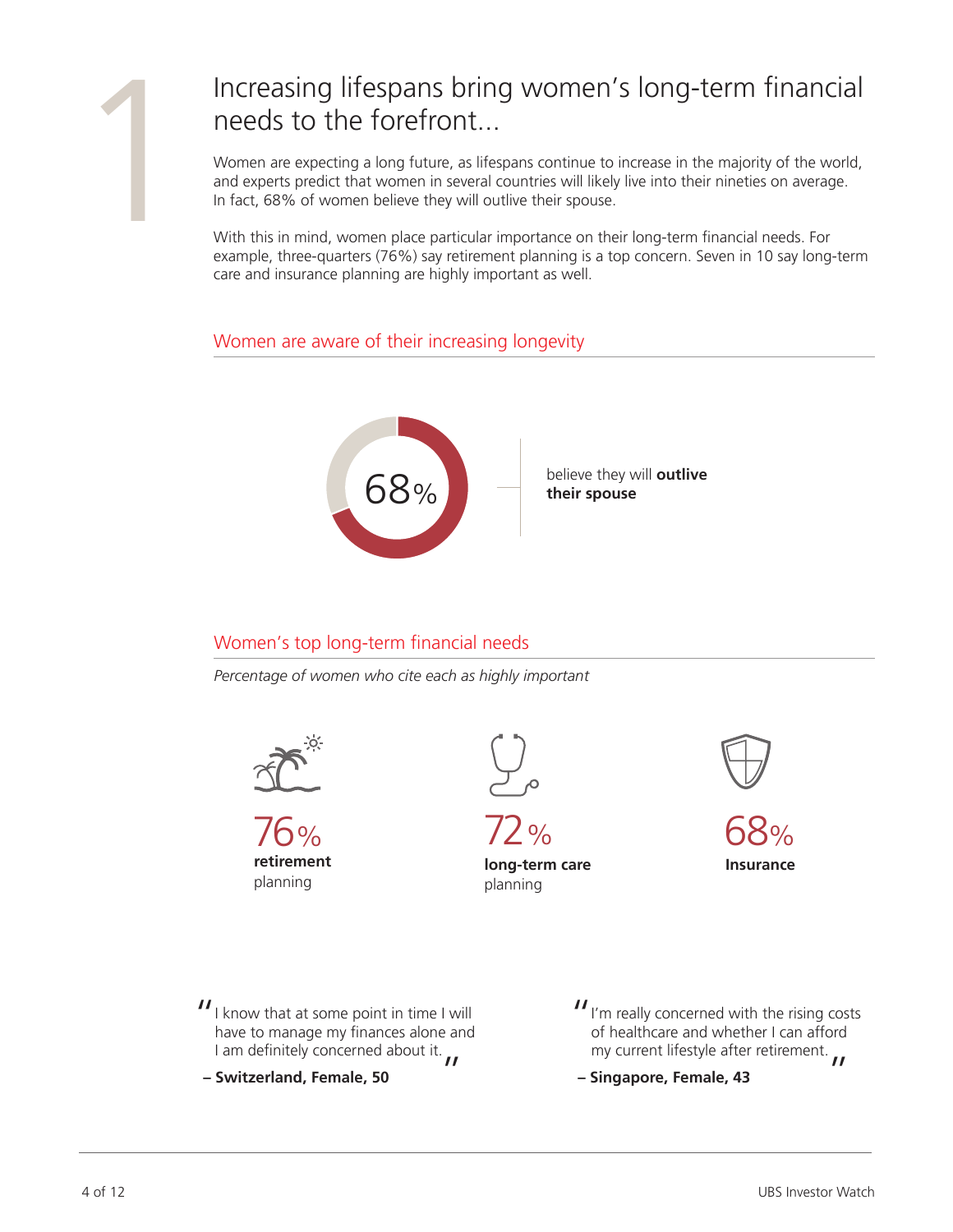# ...but many women focus disproportionately on short-term financial needs

Though women are aware of their increasing longevity and the financial needs associated with it, most tend to focus their efforts on short-term financial responsibilities. Eight in 10 women, for example, are highly involved in managing the household's day-to-day expenses and paying the bills.

In contrast, only 23% of women take charge of long-term financial decisions, such as investing, financial planning and insurance—which can have far more impact on their future than balancing a checkbook. Only 19% of women share long-term financial decisions with their spouses. Instead, the majority of women (58%) defer to their husbands.

### Most women are highly involved in short-term finances...



*Women who are equally or more involved than their spouses*

### ...but many opt out of long-term finances

*Role in long-term investment and financial planning decisions*



 $II$  am responsible for paying all the bills, shopping and handling bank accounts  $x$ shopping and handling bank accounts while my spouse is responsible for major things like investing in the stock market.  $\bm{\mu}$ 

**– UK, Female, 48**

- I Leading the household, paying the bills and<br>all other day-to-day expenses fall under me. all other day-to-day expenses fall under me, whereas investing is under him.
- **Singapore, Female, 48**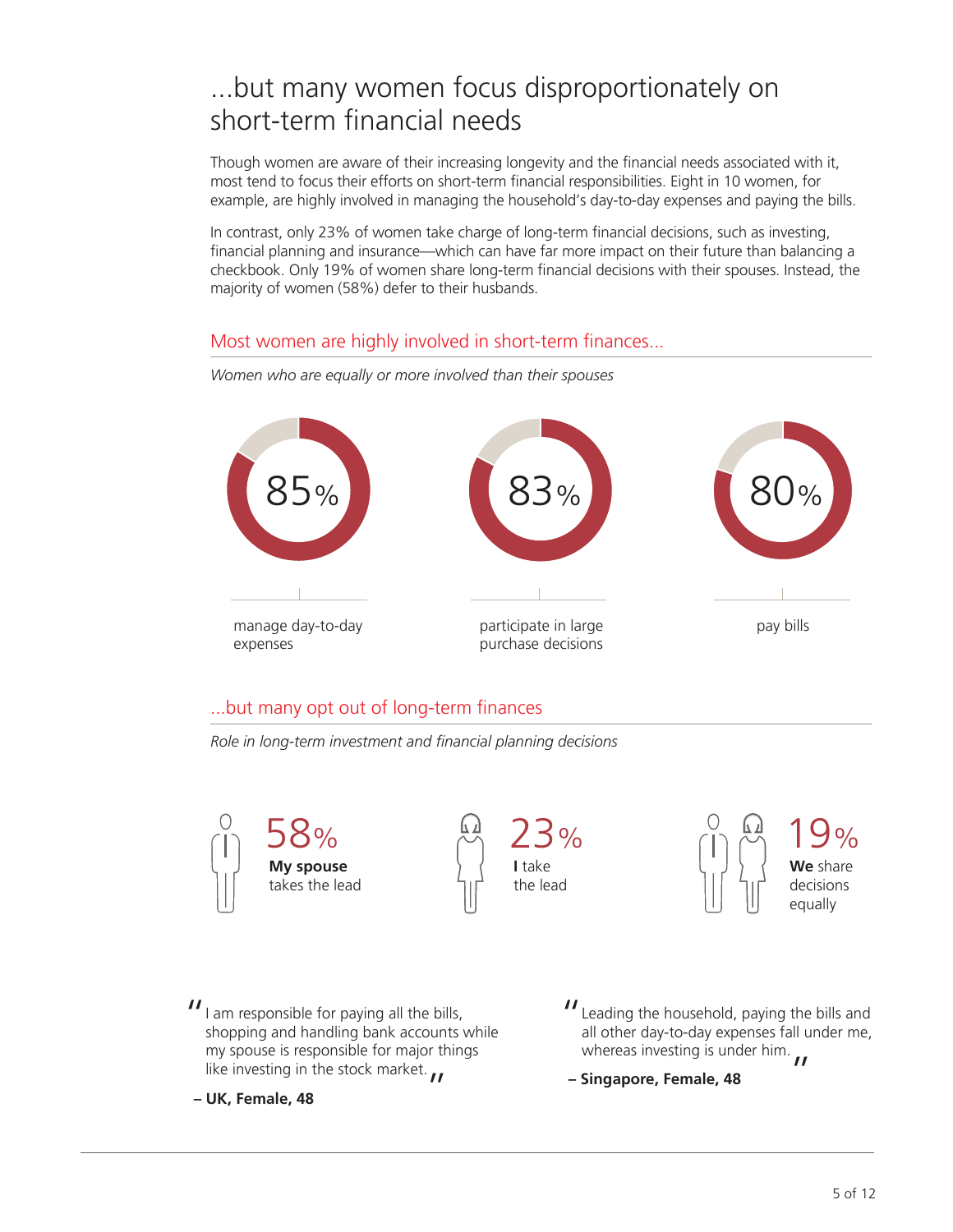

# Many women defer long-term financial decisions to spouses...

Though most women defer to their spouses on long-term financial decisions, there are significant differences across markets. For example, women in Singapore, Hong Kong and Switzerland are the most likely to defer. Women in the UK and Germany also defer, though to a lesser degree. Just over half of women in Italy (52%) and the US (54%) defer.

Notably, women in Mexico and Brazil are the least likely to defer to their spouses. More than half of these women either make long-term financial decisions jointly or take the lead themselves, the highest among all the markets surveyed.

## How women defer financial decisions around the world



Figures may not add to 100% due to rounding.

 $II$  I was good with managing my money and<br>not spending more than I had, but I wasn't not spending more than I had, but I wasn't inclined to want to learn about investing. I just sort of repelled from it.

My spouse takes the lead on " investment decisions as he has more knowledge and experience.

**– Hong Kong, Female, 42**

**– US, Female, 65**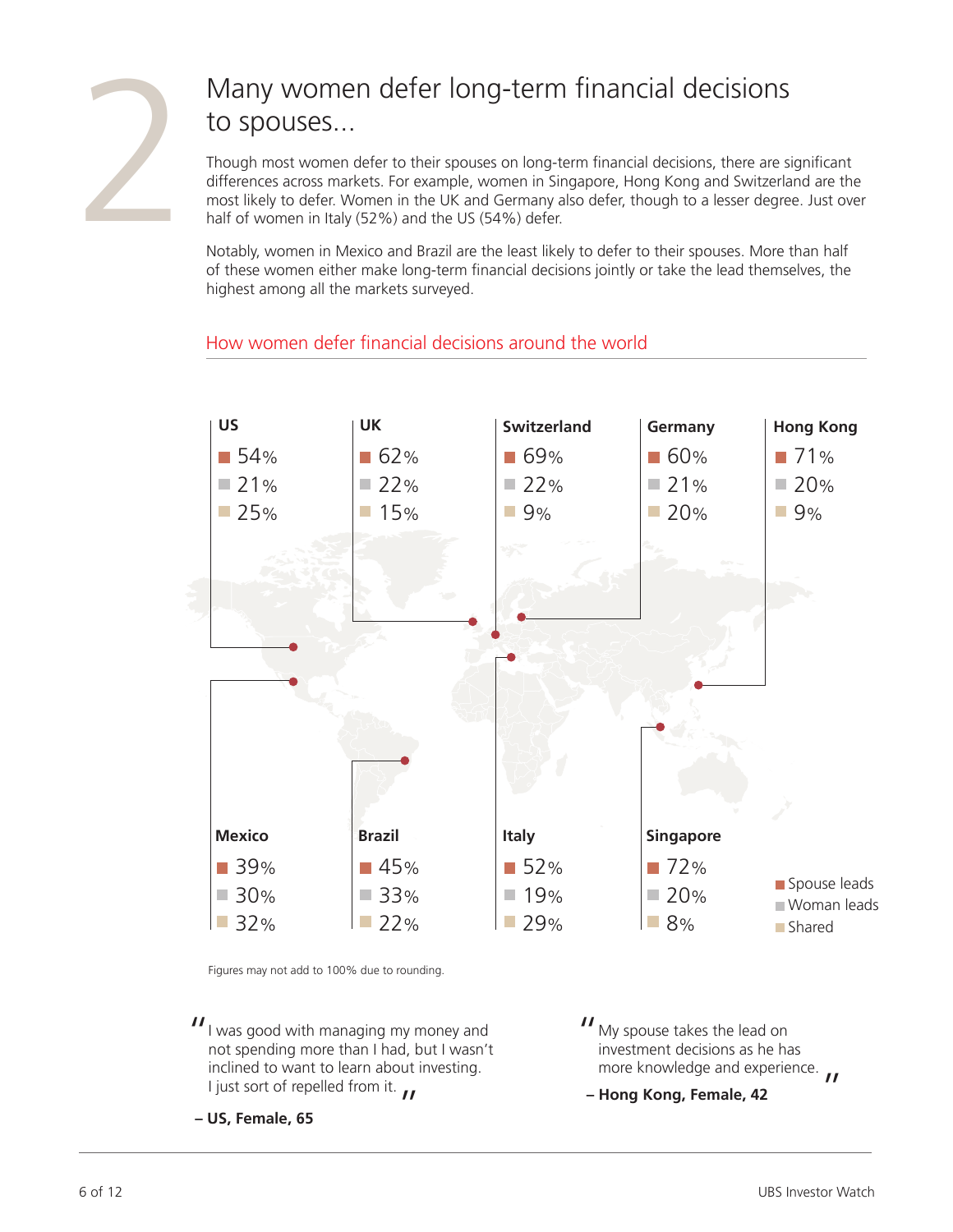## ...because they believe men know more about investing and planning

Women who defer to their spouses have many reasons for doing so, such as more urgent responsibilities, a lack of interest in long-term finances and even discouragement from their spouses.

However, the main reason has to do with women's assumptions about who knows more. A full 82% of women think their spouses know more about long-term finances, citing this belief as their top reason for deferring.

#### Reasons why women abdicate long-term investing decisions

*Percentage of women who cite the following as reasons they defer to their spouse*



**– Mexico, Female, 52**

**– Italy, Female, 44**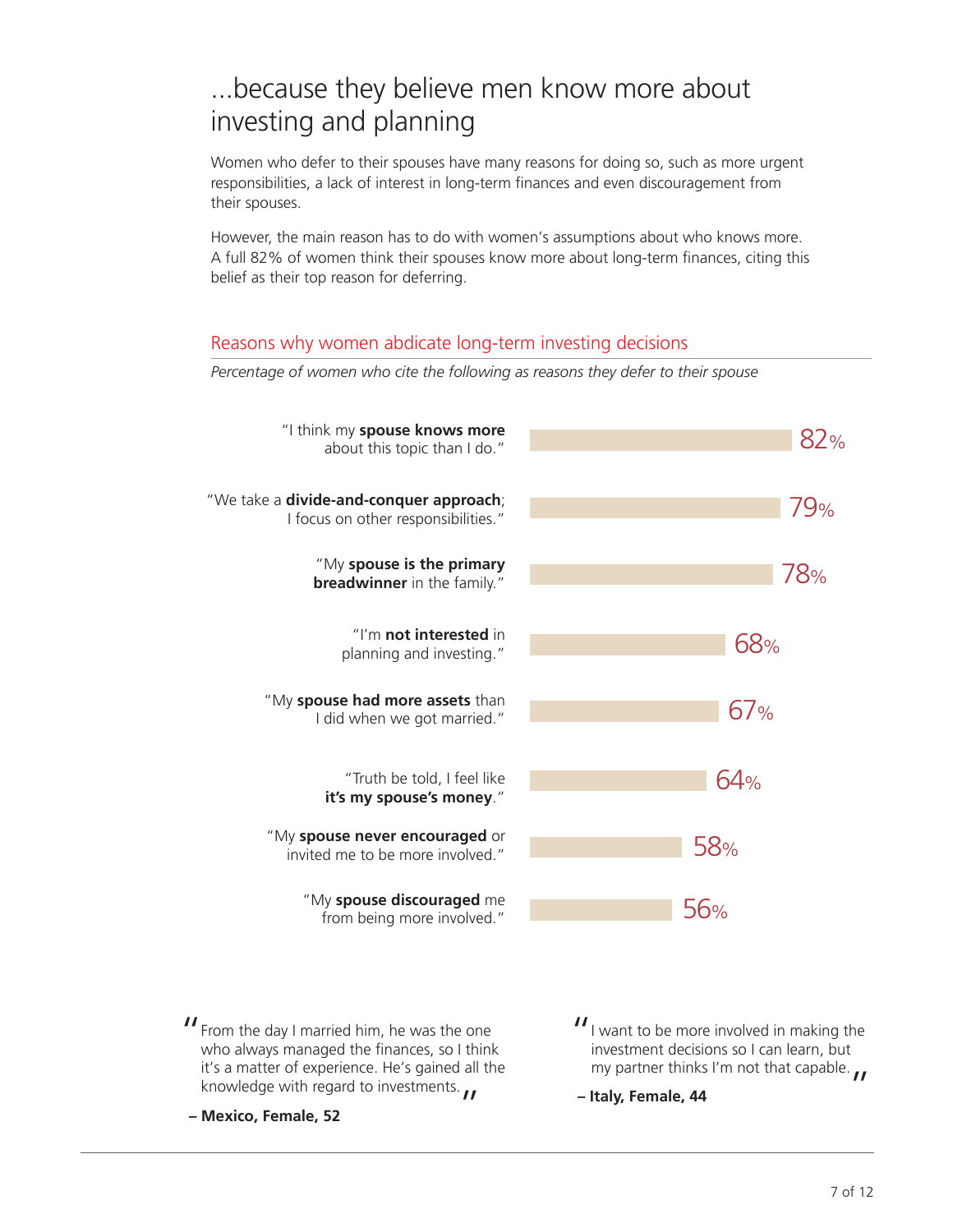

# Across markets, women reveal stark differences in why they defer to spouses

When comparing markets, it is clear that women have different reasons for deferring to their husbands. For example, Brazilian women are most likely to defer because they believe their husbands have more financial knowledge, compared to 57% of German women who feel the same. Women in Italy and Singapore are likely to say they have more pressing responsibilities, while Swiss women are most likely to say their spouse never encouraged them to be involved.

#### Reasons women defer, by market

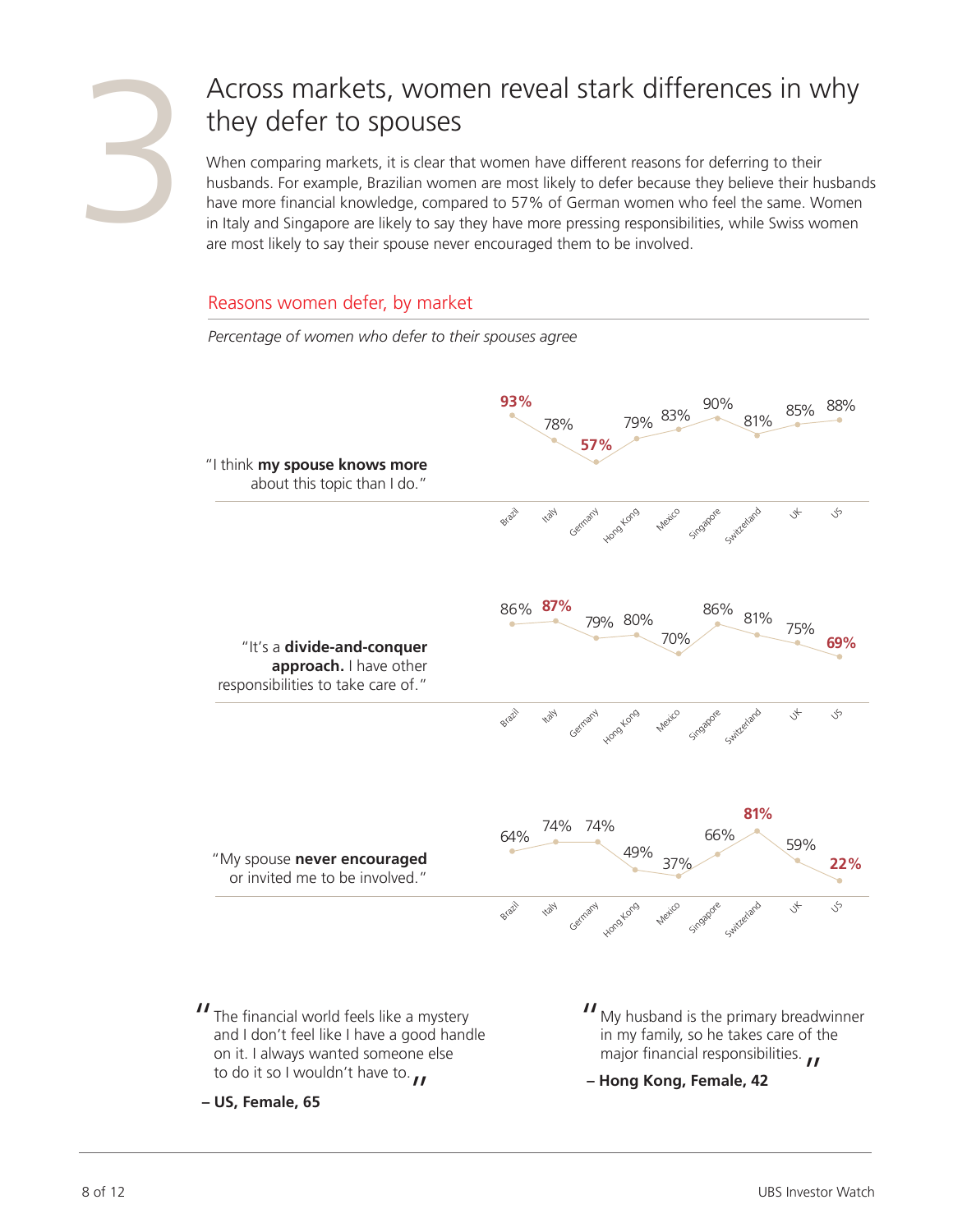# Women who participate with spouses equally enjoy the benefits of shared decisions

Women who participate in long-term financial decisions with their spouses not only increase their chances of financial security, but they feel more positive about the future.

For example, nine in 10 women who make joint decisions feel less anxious and more confident about their financial security. Nearly all feel more prepared to manage their finances if something happens to their spouse.

### The benefits of shared decisions

*Percentage of women who share in long-term financial decisions agree*











93% "We make **fewer mistakes** with both of us involved."



91% "I am **less stressed** about our finances."

- II Equally participating in the investment decisions<br>helps us to maintain transparency. It also reduces helps us to maintain transparency. It also reduces the chance of making any wrong decisions related to such crucial matters of investment.
- **Mexico, Female, 50**
- I Sharing the responsibilities really<br>distributes the financial pressure distributes the financial pressure and we make equal contributions to our living standards.
- **Brazil, Female, 55**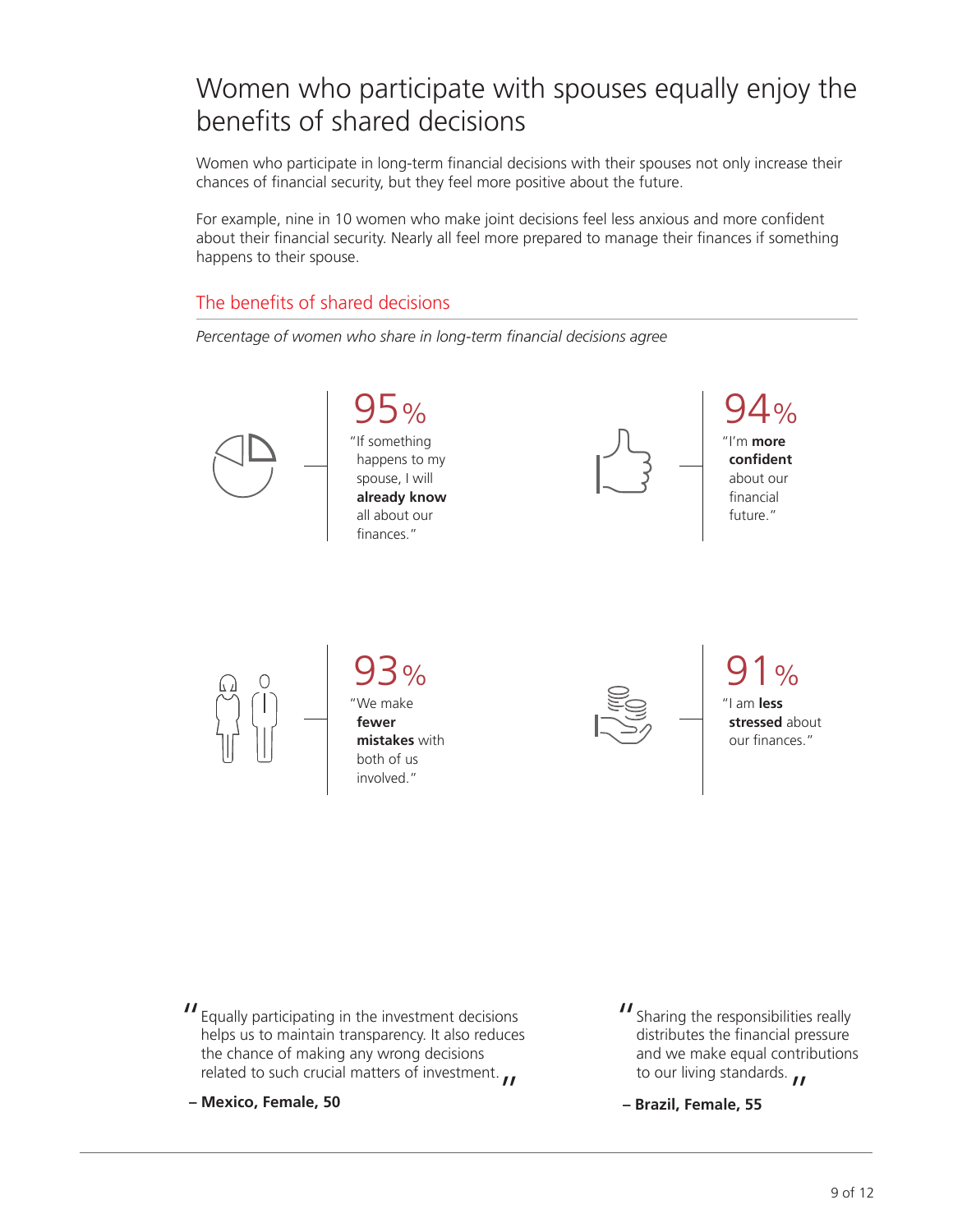

# Many women learn the costs of deferring when marriages end

Few women realize the consequences of deferring until after a divorce or the death of a spouse. Some widows and divorcees were disappointed to discover hidden debt and inadequate savings that compromised their lifestyle.

With the wisdom of hindsight, 76% of widows and divorcees wish they had been more involved in long-term financial decisions while they were married. Nearly eight in 10 (77%) urge other women to take a more active role. Women in Mexico and the US feel most strongly about encouraging women to take action.

## Widows and divorcees advise greater financial engagement



#### Call to action

*Widows and divorcees who urge greater involvement, by market*

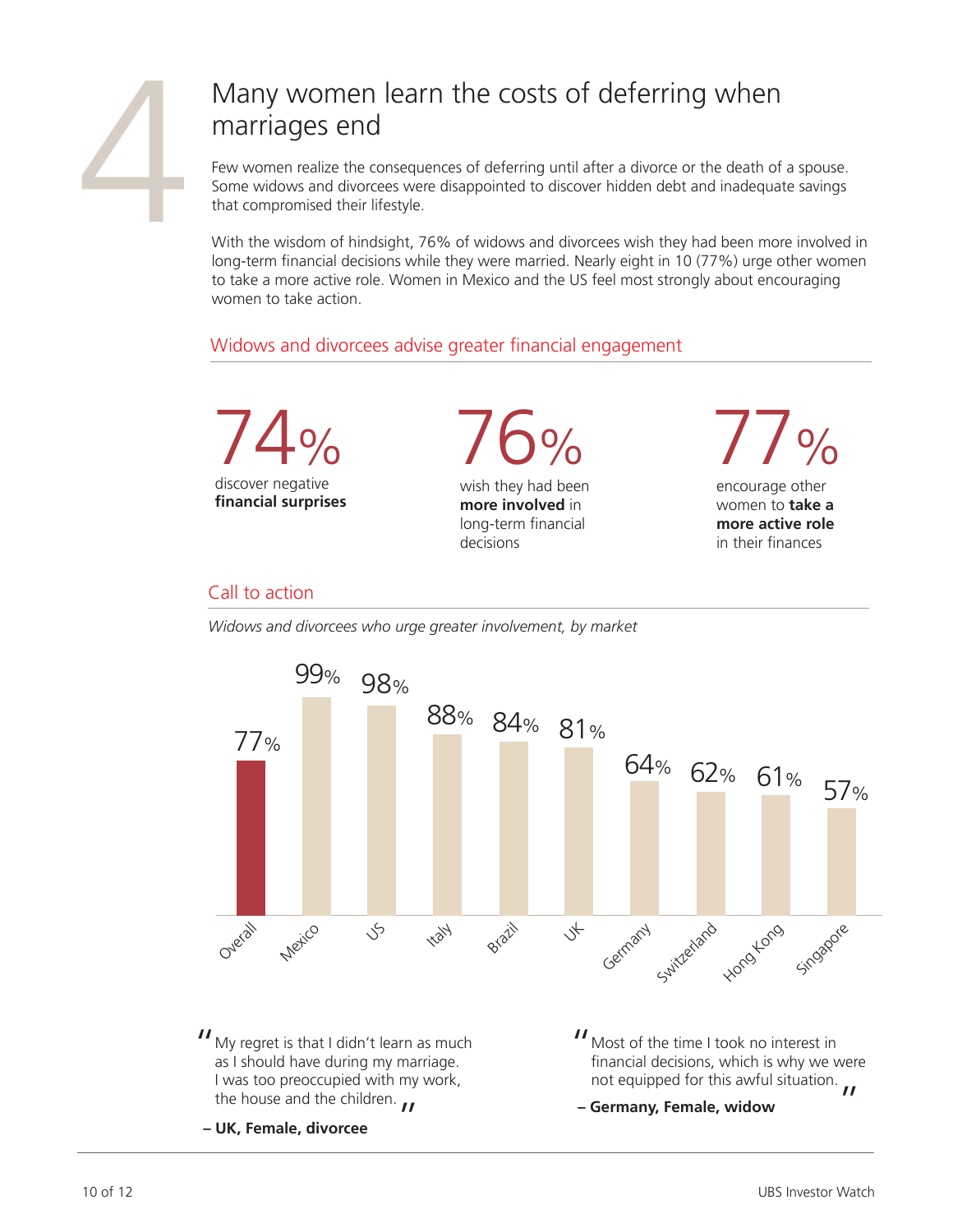## Younger women are perpetuating the status quo

In a counterintuitive twist, younger women are even more willing than older women to leave investing and financial planning decisions to their spouses. Nearly 60% of women under 50 defer to their spouses, compared to 55% of women over age 50.

Younger women are most likely to say they have more urgent responsibilities than investing and financial planning. They are also most likely to believe their spouses know more about long-term finances than they do. Rates of deferral among young women are highest in Singapore and lowest in Brazil.

## Younger women defer at higher rates



### Rates of deferral among younger women

*Women age 20-34 who defer, by market*